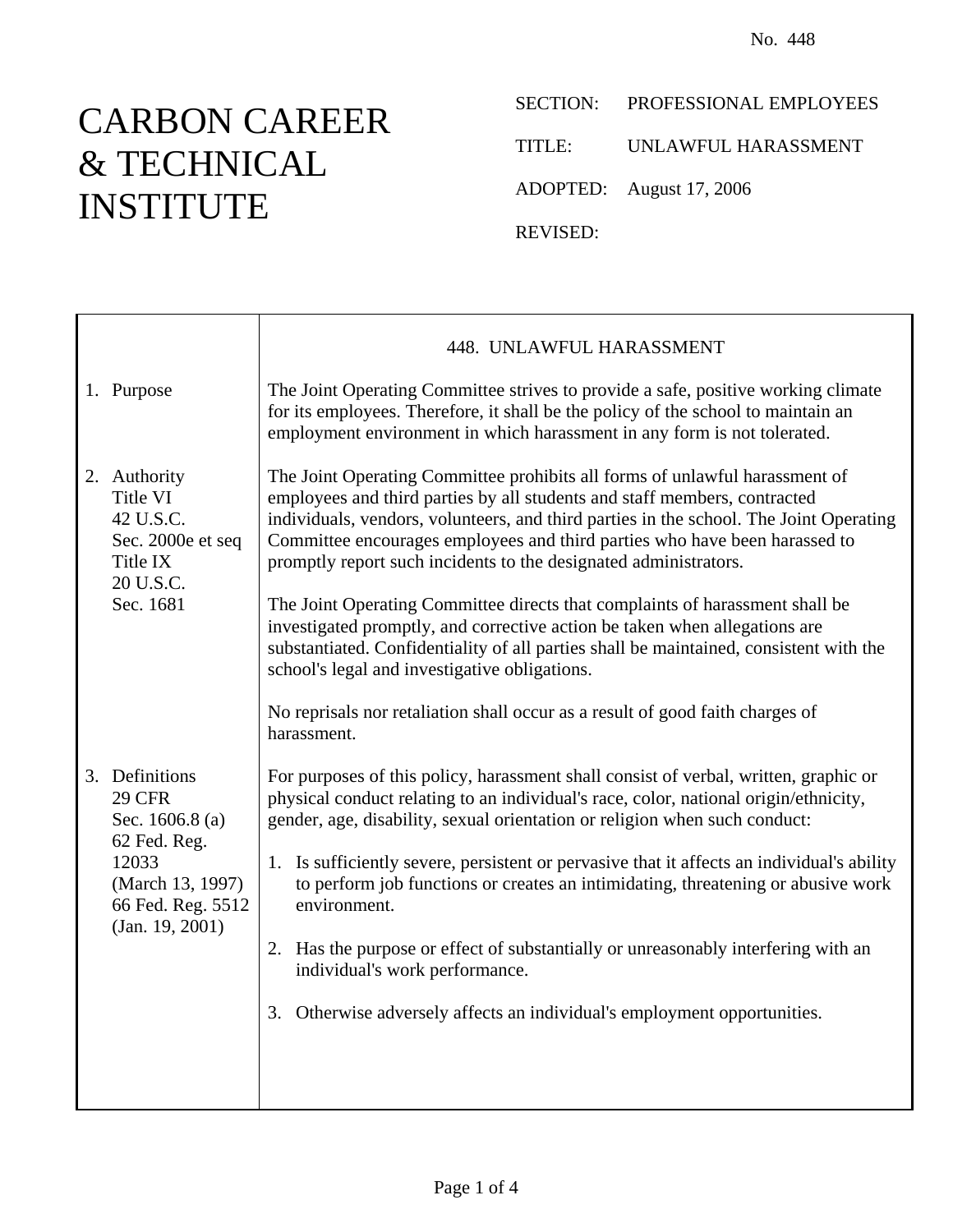| <b>29 CFR</b>                                  | For purposes of this policy, sexual harassment shall consist of unwelcome sexual                                                                                                                                                                                                                                                                                                                                                                                                                                                                                                                                                                             |
|------------------------------------------------|--------------------------------------------------------------------------------------------------------------------------------------------------------------------------------------------------------------------------------------------------------------------------------------------------------------------------------------------------------------------------------------------------------------------------------------------------------------------------------------------------------------------------------------------------------------------------------------------------------------------------------------------------------------|
| Sec. $1604.11$ (a)                             | advances; requests for sexual favors; and other inappropriate verbal, written, graphic<br>or physical conduct of a sexual nature when:                                                                                                                                                                                                                                                                                                                                                                                                                                                                                                                       |
|                                                | Acceptance of such conduct is made, explicitly or implicitly, a term or condition<br>1.<br>of an individual's continued employment.                                                                                                                                                                                                                                                                                                                                                                                                                                                                                                                          |
|                                                | 2.<br>Submission to or rejection of such conduct is the basis for employment<br>decisions affecting the individual.                                                                                                                                                                                                                                                                                                                                                                                                                                                                                                                                          |
|                                                | 3.<br>Such conduct is sufficiently severe, persistent or pervasive that it has the<br>purpose or effect of substantially interfering with the employee's job<br>performance or creating an intimidating, hostile or offensive working<br>environment.                                                                                                                                                                                                                                                                                                                                                                                                        |
|                                                | Examples of conduct that may constitute sexual harassment include but are not<br>limited to sexual flirtations, advances, touching or propositions; verbal abuse of a<br>sexual nature; graphic or suggestive comments about an individual's dress or body;<br>sexually degrading words to describe an individual; jokes; pin-ups; calendars;<br>objects; graffiti; vulgar statements; abusive language; innuendoes; references to<br>sexual activities; overt sexual conduct; or any conduct that has the effect of<br>unreasonably interfering with an employee's ability to work or creates an<br>intimidating, hostile or offensive working environment. |
| 4. Delegation of<br>Responsibility<br>Pol. 103 | In order to maintain a work environment that discourages and prohibits unlawful<br>harassment, the Joint Operating Committee designates the Administrative Director<br>as the school's Compliance Officer.                                                                                                                                                                                                                                                                                                                                                                                                                                                   |
|                                                | The Compliance Officer shall publish and disseminate this policy and the complaint<br>procedure at least annually to students, parents/guardians, employees, independent<br>contractors, vendors, and the public. The publication shall include the position,<br>office address and telephone number of the Compliance Officer.                                                                                                                                                                                                                                                                                                                              |
|                                                | Each staff member shall be responsible to maintain a working environment free from<br>all forms of unlawful harassment.                                                                                                                                                                                                                                                                                                                                                                                                                                                                                                                                      |
|                                                | The building administrator shall be responsible to complete the following duties<br>when receiving a complaint of unlawful harassment:                                                                                                                                                                                                                                                                                                                                                                                                                                                                                                                       |
|                                                | 1. Inform the employee or third party of the right to file a complaint and the<br>complaint procedure.                                                                                                                                                                                                                                                                                                                                                                                                                                                                                                                                                       |
|                                                | Notify the complainant and the accused of the progress at appropriate stages of<br>2.<br>the procedure.                                                                                                                                                                                                                                                                                                                                                                                                                                                                                                                                                      |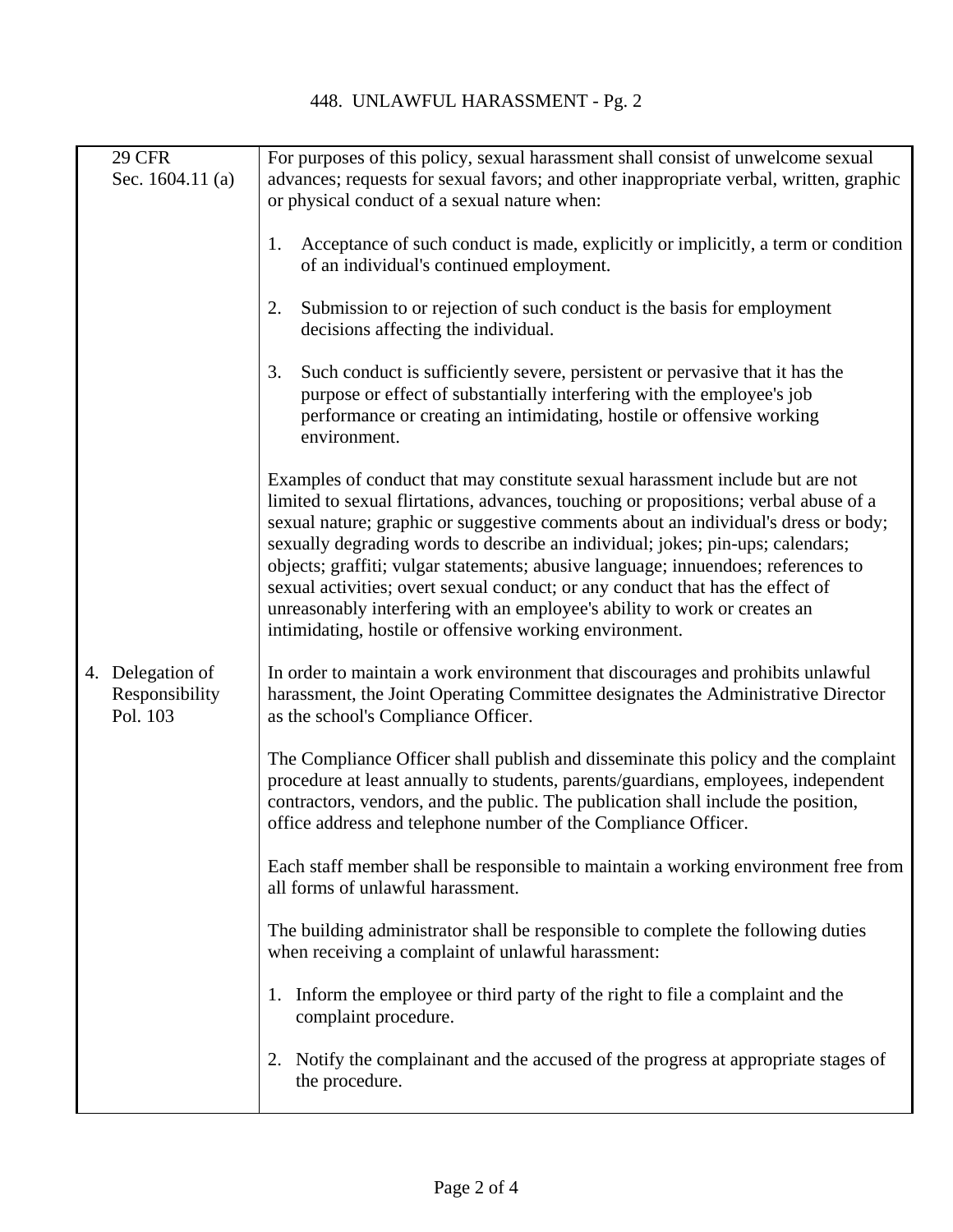## 448. UNLAWFUL HARASSMENT - Pg. 3

|                  | 3. Refer the complainant to the Compliance Officer if the building administrator is<br>the subject of the complaint.                                                                                                                                                                                                                                                                                |
|------------------|-----------------------------------------------------------------------------------------------------------------------------------------------------------------------------------------------------------------------------------------------------------------------------------------------------------------------------------------------------------------------------------------------------|
|                  |                                                                                                                                                                                                                                                                                                                                                                                                     |
| Guidelines<br>5. | Complaint Procedure – Employee/Third Party                                                                                                                                                                                                                                                                                                                                                          |
|                  | Step $1 -$ Reporting                                                                                                                                                                                                                                                                                                                                                                                |
|                  | An employee or third party who believes s/he has been subject to conduct that<br>constitutes a violation of this policy is encouraged to immediately report the incident<br>to the building administrator.                                                                                                                                                                                          |
|                  | If the building administrator is the subject of a complaint, the employee or third<br>party shall report the incident directly to the Compliance Officer.                                                                                                                                                                                                                                           |
|                  | The complainant is encouraged to use the report form available from the principal<br>but oral complaints shall be acceptable.                                                                                                                                                                                                                                                                       |
|                  | Step $2$ – Investigation                                                                                                                                                                                                                                                                                                                                                                            |
|                  | Upon receiving a complaint of unlawful harassment, the building administrator shall<br>immediately notify the Compliance Officer. The Compliance Officer shall authorize<br>the building administrator to investigate the complaint, unless the building<br>administrator is the subject of the complaint or is unable to conduct the<br>investigation.                                             |
|                  | The investigation may consist of individual interviews with the complainant, the<br>accused, and others with knowledge relative to the incident. The investigator may<br>also evaluate any other information and materials relevant to the investigation.                                                                                                                                           |
|                  | The obligation to conduct this investigation shall not be negated by the fact that a<br>criminal investigation of the incident is pending or has been concluded.                                                                                                                                                                                                                                    |
|                  | Step 3 - Investigative Report                                                                                                                                                                                                                                                                                                                                                                       |
|                  | The building administrator shall prepare a written report within fifteen (15) days,<br>unless additional time to complete the investigation is required. The report shall<br>include a summary of the investigation, a determination of whether the complaint<br>has been substantiated as factual and whether it is a violation of this policy, and a<br>recommended disposition of the complaint. |
|                  | The findings of the investigation shall be provided to the complainant, the accused,<br>and the Compliance Officer.                                                                                                                                                                                                                                                                                 |
|                  |                                                                                                                                                                                                                                                                                                                                                                                                     |